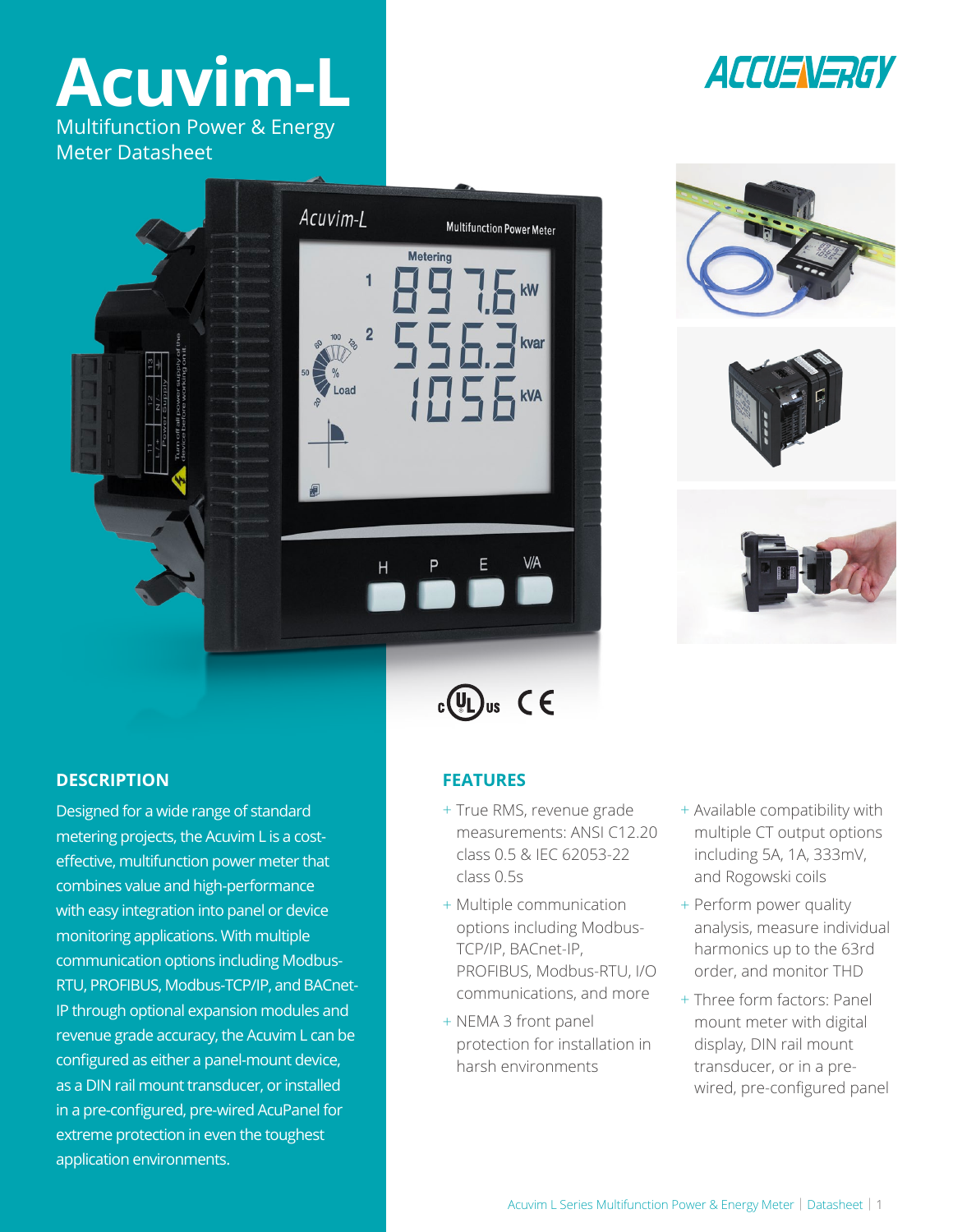#### **KEY FEATURES**

#### **Revenue Grade Accuracy**

+ The Acuvim L meets stringent ANSI C12.20 Class 0.5 and IEC 62053 Class 0.5s revenue grade accuracy requirements to support applications that require highprecision measurements. Monitor power and energy parameters across four quadrants and take real-time, true RMS measurements.

#### **Alarm Output**

+ Two parameters may be set within a specified time interval. When the indicated parameter is over or under its setting limit and persists over the specified time interval, the event will be recorded with a time stamp and trigger the alarm output. Choose from any of the 51 available parameters.

#### **Flexible Current Input**

+ The Acuvim L is directly compatible with a variety of current transformer outputs including 5A, 1A, 333mV, and Rogowski coils. Choose from multiple form factors including split-core, solid-core, or flexible rope CTs to accommodate a range of project requirements.

#### **Wiring Check**

+ The Acuvim L can automatically check the integrity of the meter installation by verifying the wiring mode, load features, and power factor values to ensure proper installation before leaving the job site.

#### **Power Quality Monitoring**

+ Using harmonic analysis, the Acuvim L can detect energy deviations that are critical to diagnosing power quality issues before they cause system inefficiency. Monitor individual harmonics in voltage and current and quickly view real-time power quality information, like harmonic content and unbalance factor, on the meter's display. In addition, record up to 16 power quality events with a timestamp and triggering condition information for later analysis.

#### **Communications Modules**

- + RS485
	- Modbus-RTU
	- Second RS485 port (option for Acuvim-CL, Acuvim-EL)
- + PROFIBUS
	- PROFIBUS-DP/V0 Protocol
- + L-WEB Module
	- Modbus-TCP/IP DNP 3.0 over IP V2
	- BACnet-IP SNMP V3
	- HTTP/HTTPs Post HTTPs webserver
	- FTP Post SMTP
	- NTP
- + I/O Module Options
	- Digital Input Pulse Counter
	- Pulse Output Relay Output



### **APPLICATIONS**

- + Power distribution automation
- + Medium and low voltage systems
- + Industrial automation
- + Energy management systems
- + Power quality analysis
- + Electric switch gear and control panels
- + Building automation
- + Marine applications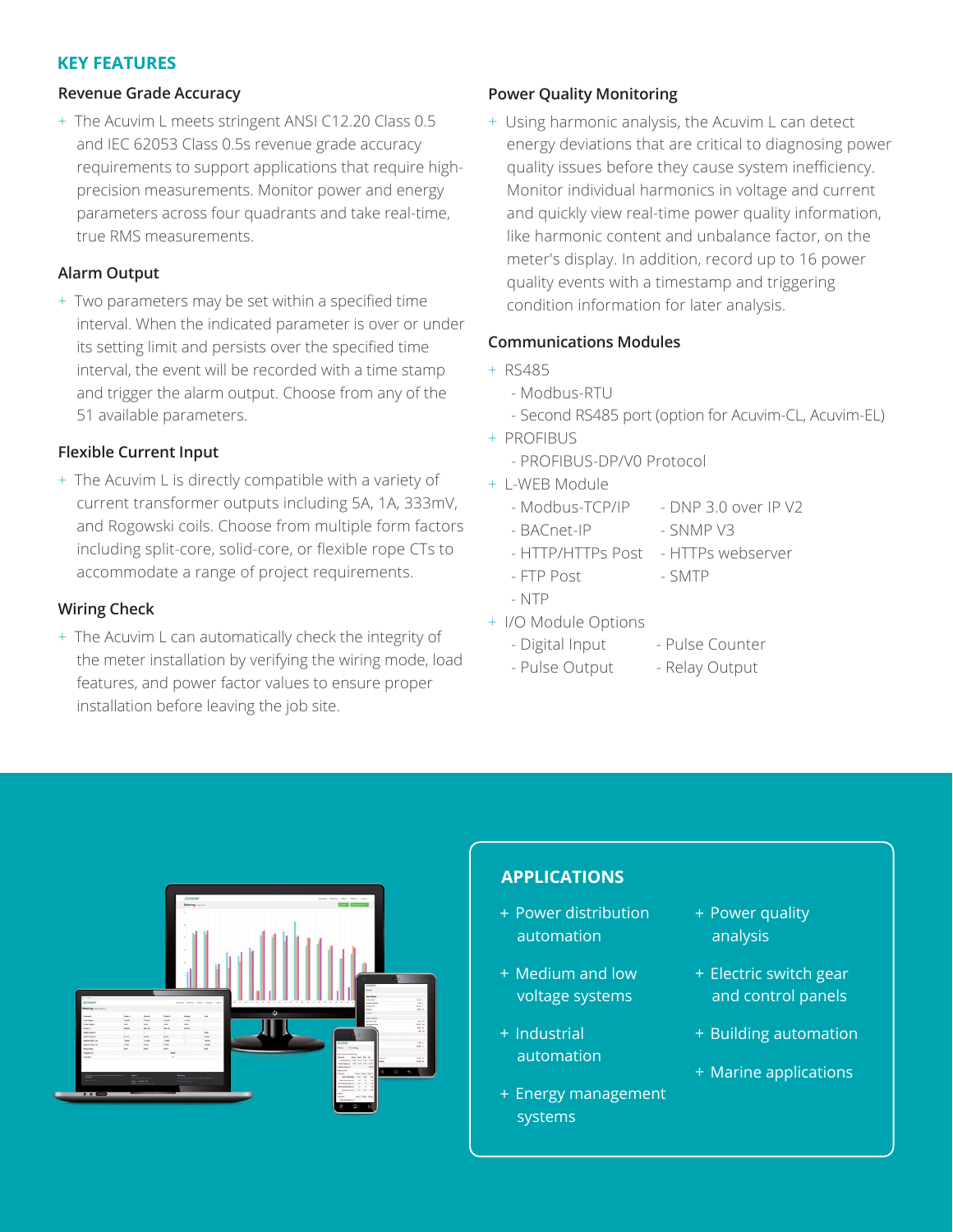#### **SPECIFICATIONS**

| <b>Metering</b>              |                 |                   |                    |
|------------------------------|-----------------|-------------------|--------------------|
| <b>PARAMETERS</b>            | <b>ACCURACY</b> | <b>RESOLUTION</b> | <b>RANGE</b>       |
| Voltage                      | 0.2%            | 0.1V              | 20V~1000kV         |
| Current                      | 0.2%            | 0.001A            | $0 - 50000A$       |
| <b>Current Demand</b>        | 0.2%            | 0.001A            | $0 - 50000A$       |
| Power                        | 0.5%            | 1W                | -9999MW~9999MW     |
| Reactive Power               | 0.5%            | 1var              | -9999Mvar~9999Mvar |
| Apparent Power               | 0.5%            | 1VA               | 0~9999MVA          |
| Power Demand                 | 0.5%            | 1W                | -9999MW~9999MW     |
| <b>Reactive Power Demand</b> | 0.5%            | 1var              | -9999Mvar~9999Mvar |
| Apparent Power Demand        | 0.5%            | 1VA               | 0~9999MVA          |
| Power Factor                 | 0.5%            | 0.001             | $-1.0 - 1.0$       |
| Frequency                    | 0.05%           | $0.01$ Hz         | 45~65Hz            |
| Energy                       | 0.5%            | 0.1kWh            | 0~99999999.9kWh    |
| <b>Reactive Power</b>        | 0.5%            | 0.1kvarh          | 0~99999999.9kvarh  |
| Apparent Energy              | 0.5%            | 0.1kVAh           | 0~99999999.9kVAh   |
| Harmonics                    | 1.0%            | 0.01%             |                    |
| Meter Running Time           |                 | $0.01$ hrs        | 0~9999999.99hrs    |
| Load Running Time            |                 | $0.01$ hrs        | 0~9999999.99hrs    |
| Meter Total Running Time     |                 | $0.01$ hrs        | 0~9999999.99hrs    |

Í.

| <b>Input</b>                         |                                                                                               |  |
|--------------------------------------|-----------------------------------------------------------------------------------------------|--|
| <b>CURRENT INPUTS (EACH CHANNEL)</b> |                                                                                               |  |
| Nominal Current Options              | $(1)$ 5A, $(2)$ 1A, $(3)$ 1A(333mV),<br>(4) 1A (100mV Rope- CT),<br>(5) 1A(80mA/100mA/200mA), |  |
| <b>Metering Range</b>                | $(1)0-10A$ , $(2)0-2A$ , $(3)0-1.2A$ , $(4)0-1.2A$ ,<br>$(5)0 - 1.2A$ , (6) 0 ~ 1.2A          |  |
| Pickup Current                       | $(1)$ 5mA, $(2)$ 1mA, $(3)$ 5mA, $(4)$ 5mA, $(5)$ 5mA                                         |  |
| Withstand                            | 20A RMS continuous<br>100A RMS for 1 second, non-recurring                                    |  |
| <b>Burden</b>                        | $0.05VA$ (Typical) @ 5A RMS                                                                   |  |
| Accuracy                             | በ 2%                                                                                          |  |

#### **VOLTAGE INPUTS** *(EACH CHANNEL)*

| Nominal Full Scale        | 400Vac L-N, 690Vac L-L (+20%)                       |
|---------------------------|-----------------------------------------------------|
| Withstand                 | 1500Vac Continuous<br>2500Vac, 50/60Hz for 1 Minute |
| Input Impedance           | $2M\Omega$ per phase                                |
| <b>Metering Frequency</b> | 45Hz~65Hz                                           |
| Pickup Voltage            | 10Vac                                               |
| Accuracy                  | 0.2%                                                |

#### **ENERGY ACCURACY**

| <b>HARMONIC RESOLUTION</b> |                                                                                |
|----------------------------|--------------------------------------------------------------------------------|
| Reactive                   | Class 2 (According to IEC 62053-23)                                            |
| Active                     | Class 0.5s (According to IEC 62053-22)<br>Class 0.5 (According to ANSI C12.20) |

Metered Value  $2^{nd}$   $63^{rd}$  harmonics

| <b>I/O Options</b>              |                       |
|---------------------------------|-----------------------|
| <b>DIGITAL INPUT</b>            |                       |
| Input Type                      | Dry Contact           |
| Input Resistance                | 4kO                   |
| Input Current (Max)             | 7.5mA                 |
| Pulse Frequency (Max)           | 100Hz, 50% Duty Ratio |
| <b>SOF Resolution</b>           | 2ms                   |
| DIGITAL OUTPUT (DO) (Photo-MOS) |                       |
| Voltage Range                   | $0 \sim 250$ Vac/dc   |
| Load Current                    | 100mA (Max)           |
| <b>Output Frequency</b>         | 25Hz, 50% Duty Ratio  |
| <b>Isolation Voltage</b>        | 2500V                 |
| <b>RELAY OUTPUT (RO)</b>        |                       |
| Switching Voltage (Max)         | 250Vac, 30Vdc         |
| <b>Load Current</b>             | 5A(R), 2A(L)          |
| Set Time                        | 10ms (Max)            |
| Contact Resistance              | $30 \text{mA}$ (Max)  |
| <b>Isolation Voltage</b>        | 2500Vac               |
| Mechanical Life                 | 1.5x10 <sup>7</sup>   |
|                                 |                       |

|  |  | <b>CONTRACTOR</b> |
|--|--|-------------------|
|  |  |                   |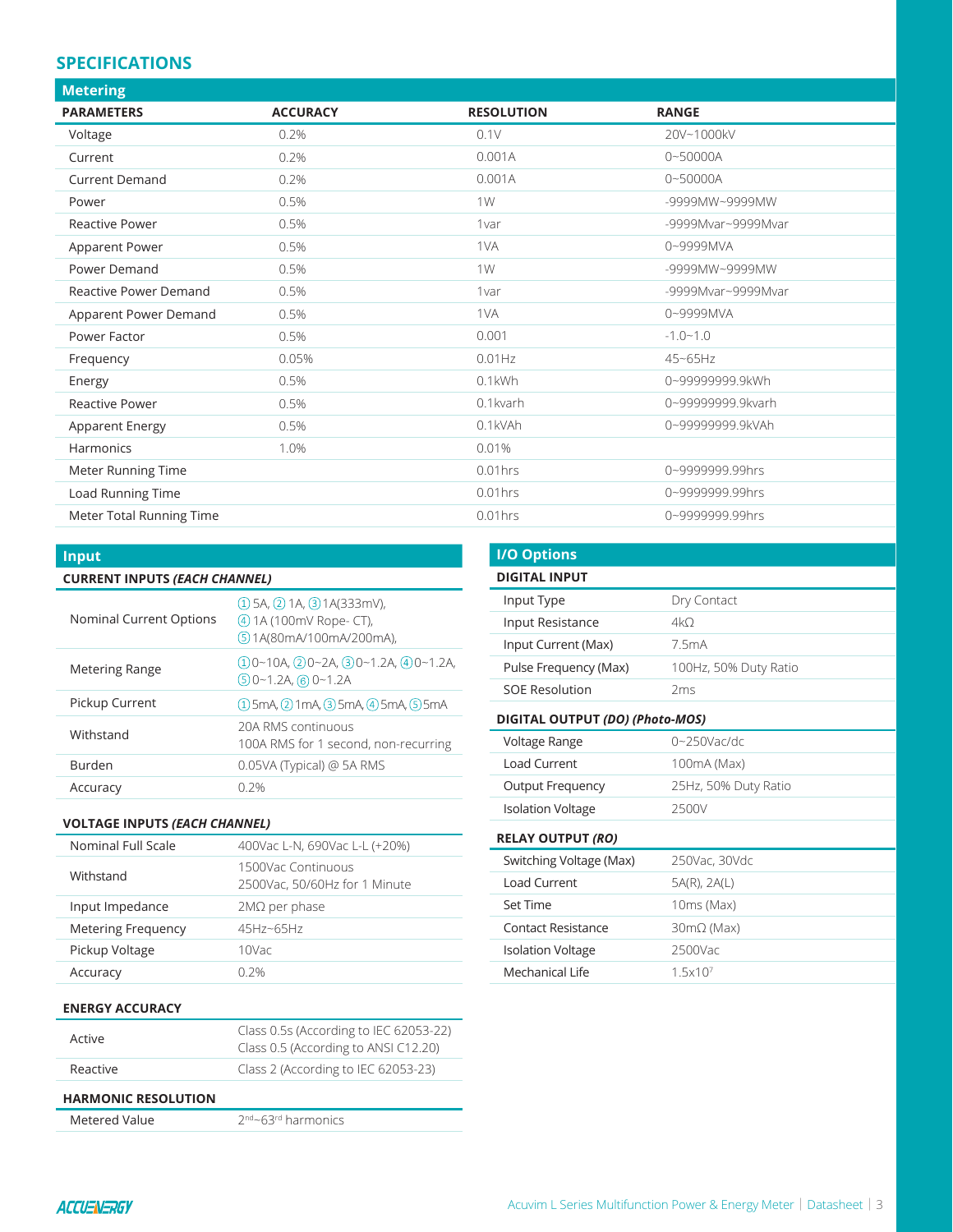#### **SPECIFICATIONS**

#### **Control Power**

| <b>AC/DC CONTROL POWER</b>               |                                 |
|------------------------------------------|---------------------------------|
| <b>Operating Range</b>                   | 100~415Vac, 50/60Hz; 100~300Vdc |
| <b>Burden</b>                            | 3W                              |
| Frequency                                | 50/60Hz                         |
| Withstand                                | 3250Vac, 50/60Hz for 1 minute   |
| Installation Category III (Distribution) |                                 |

**LOW VOLTAGE DC CONTROL POWER** *(OPTIONAL)*

| <b>Operating Rang</b> |
|-----------------------|
| Burden                |

 $ge$  20~60VDC

| 3W |
|----|
|----|

| .<br>ν<br>ъ.<br>г.<br>$- \cdot \cdot$ |
|---------------------------------------|
|                                       |
|                                       |
|                                       |

| <b>Standard Compliance &amp; Certifications</b> |                                         |  |
|-------------------------------------------------|-----------------------------------------|--|
| Measurement Standard                            | IEC 61036 Class 1, ANSI C12.16 Class 10 |  |
| Environmental Standard                          | IFC 60068-2                             |  |
| Safety Standard                                 | IEC 61010-1, UL 61010-1                 |  |
| <b>EMC Standard</b>                             | IFC 61000-4/2-3-4-5-6-8-11              |  |
| Outlines Standard                               | DIN 43700, ANSI C39.1                   |  |

| <b>Communications</b>                             |                                                                                                                                                                                                   |
|---------------------------------------------------|---------------------------------------------------------------------------------------------------------------------------------------------------------------------------------------------------|
| RS-485 (Optional)                                 | Modbus-RTU Protocol<br>2-wire connection, Half-duplex,<br>Isolated 1200 to 38400 baud rate                                                                                                        |
| <b>Second RS-485 Port</b><br>(Optional Module)    | Option for Acuvim-CL, Acuvim-EL                                                                                                                                                                   |
| <b>PROFIBUS</b><br>(Optional Module)              | PROFIBUS-DP/V0 Protocol<br>Works as PROFIBUS slave, baud rate<br>adaptive, up to 12M<br>Typical input bytes: 32, typical output<br>bytes: 32<br>PROFIBUS standard according to EN<br>50170 Vol. 2 |
| <b>L-WEB (Optional Module)</b><br>(Ethernet RJ45) | Protocol: Modbus-TCP/IP, DNP3.0 over<br>IP V2, BACnet-IP, SNMP V3,<br>HTTP/HTTPs post, FTP post, SMTP,<br>NTP, HTTPs webserver;<br>4GB Datalogging memory                                         |

#### **Operating Environment**

| <b>Operating Temperature</b> | $-25^{\circ}$ C to 70 °C<br>$-13^{\circ}$ F to $158^{\circ}$ F |
|------------------------------|----------------------------------------------------------------|
| Storage Temperature          | $-40^{\circ}$ C to 85°C<br>$-40^{\circ}$ F to 176°F            |
| Relative Humidity            | 5% to 95% Non-Condensing                                       |

#### **FUNCTION LIST**

| <b>FUNCTION LIST</b>                |                                                    | • Function; • Option;                                                                                   |               | Blank NA      |               |
|-------------------------------------|----------------------------------------------------|---------------------------------------------------------------------------------------------------------|---------------|---------------|---------------|
|                                     | <b>Function</b>                                    | <b>Parameters</b>                                                                                       | Acuvim-<br>BL | Acuvim-<br>СL | Acuvim-<br>EL |
|                                     | Line to Neutral Voltages Uln                       | Uln 1, Uln 2, Uln 3, Uln avg                                                                            |               |               | ۸             |
|                                     | Line to Line Voltages Ull                          | Ull 12, Ull 23, Ull 31, Ull avg                                                                         |               |               |               |
|                                     | Current                                            | $11, 12, 13, 1n, 14, 1$ avg, 1 tot                                                                      |               |               |               |
|                                     | <b>Active Power</b>                                | watt 1, watt 2, watt 3, watt tot                                                                        |               |               |               |
| <b>Real Time</b><br><b>Metering</b> | <b>Reactive Power</b>                              | var 1, var 2, var 3, var tot                                                                            |               |               |               |
|                                     | Apparent Power                                     | va 1, va 2, va 3, va tot                                                                                |               |               |               |
|                                     | Power Factor                                       | PF 1, PF 2, PF 3, PF                                                                                    |               |               |               |
|                                     | <b>Load Nature</b>                                 | L/C/R                                                                                                   |               |               |               |
|                                     | Frequency                                          | F                                                                                                       | $\bullet$     | $\bullet$     | ۰             |
|                                     |                                                    | Watt-hour Imp, Watt-hour Exp, Watt-hour Imp+Exp, Watt-hour Imp-Exp                                      | $\bullet$     |               | ۰             |
|                                     | <b>Active Energy</b>                               | Watt-hour Q1, Watt-hour Q2, Watt-hour Q3, Watt-hour Q4                                                  |               |               |               |
|                                     | Reactive Energy                                    | Var-hour Imp, Var-hour Exp, Var-hour Imp+Exp, Var-hour Imp-Exp                                          | ō             | $\bullet$     |               |
|                                     |                                                    | Var-hour Q1, Var-hour Q2, Var-hour Q3, Var-hour Q4                                                      |               |               |               |
|                                     | Apparent Energy                                    | VA-hour Imp, VA-hour Exp, VA-hour Imp+Exp, VA-hour Imp-Exp                                              |               |               |               |
| <b>Energy</b>                       |                                                    | VA-hour O1, VA-hour O2, VA-hour O3, VA-hour O4                                                          |               |               |               |
|                                     | Single-Phase Active Energy                         | Watt-hour Imp 1, Watt-hour Exp 1, Watt-hour Imp 2, Watt-hour Exp<br>2, Watt-hour Imp 3, Watt-hour Exp 3 |               |               |               |
|                                     | Single-Phase Reactive Energy                       | Var-hour Imp 1, Var-hour Exp 1, Var-hour Imp 2, Var-hour Exp 2,<br>Var-hour Imp 3, Var-hour Exp 3       |               |               |               |
|                                     | Single-Phase Apparent Energy                       | VA-hour Imp 1, VA-hour Exp 1, VA-hour Imp 2, VA-hour Exp 2, VA-<br>hour Imp 3, VA-hour Exp 3            |               |               |               |
|                                     | Current Demand, Current<br><b>Predicted Demand</b> | I 1_Dmd, I 2_Dmd, I 3_Dmd, I 4_Dmd, I 1_Pre_Dmd, I 2_Pre_Dmd,<br>13 Pre_Dmd, I 4 Pre_Dmd                |               |               |               |
| <b>Demand</b>                       | Power Demand, Power<br><b>Predicted Demand</b>     | P_Dmd, Q_Dmd, S_Dmd, P_Pre_Dmd, Q_Pre_Dmd, S_Pre_Dmd                                                    |               |               |               |
| <b>Time</b>                         | Real Time Clock                                    | Year, Month, Date, Hour, Minute, Second                                                                 | $\bullet$     | $\bullet$     | ٠             |
| <b>Hour</b>                         | Meter Running Time                                 | Hour                                                                                                    |               |               |               |
|                                     | Load Running Time                                  | Hour                                                                                                    |               |               |               |
| <b>Wiring</b><br><b>Check</b>       | <b>Voltage/Current Wiring</b>                      | Each phase of V & I loss or error                                                                       |               |               |               |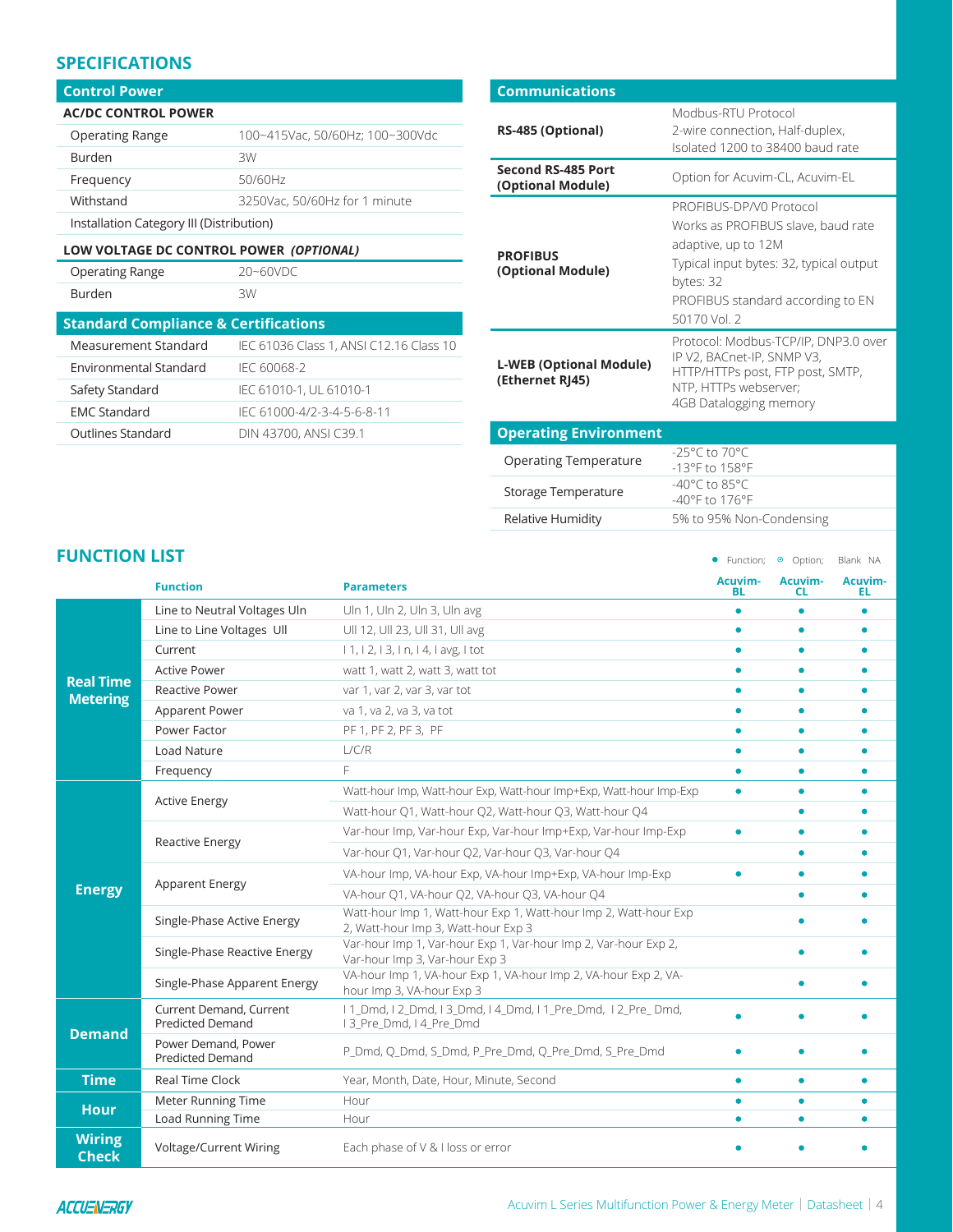#### **FUNCTION LIST** • Function;  $\circ$  Option; Blank NA

|                                   | <b>Function</b>                             | <b>Parameters</b>                                                                                                                                                 | Acuvim-<br>BL | Acuvim-<br>CL. | Acuvim-<br>ΕL |
|-----------------------------------|---------------------------------------------|-------------------------------------------------------------------------------------------------------------------------------------------------------------------|---------------|----------------|---------------|
|                                   | Voltage Unbalance                           | U_unbl                                                                                                                                                            | $\bullet$     | ٠              |               |
|                                   | <b>Current Unbalance</b>                    | I unbl                                                                                                                                                            |               | ٠              |               |
|                                   | Voltage THD                                 | THD_U 1, THD_U 2, THD_U 3                                                                                                                                         |               |                |               |
|                                   | <b>Current THD</b>                          | THD 11, THD 12, THD 13                                                                                                                                            |               |                |               |
| <b>Power</b><br>Quality           |                                             | Harmonics 2 <sup>nd</sup> to 31 <sup>st</sup>                                                                                                                     |               |                |               |
|                                   | <b>Individual Harmonics</b>                 | Harmonics 2 <sup>nd</sup> to 63rd                                                                                                                                 |               |                |               |
|                                   | Voltage Crest Factor                        | Crest Factor                                                                                                                                                      |               | ٠              |               |
|                                   | TIF                                         | <b>THFF</b>                                                                                                                                                       |               | ۰              |               |
|                                   | <b>Current K Factor</b>                     | K Factor                                                                                                                                                          | $\bullet$     | ٠              |               |
| <b>Sequence</b>                   | Voltage/Current Sequence                    | Positive Sequence, Negative Sequence, Zero Sequence                                                                                                               |               | ٠              |               |
| <b>Phase</b><br><b>Angles</b>     | Voltage/Current Phase Angles                | Voltage Phase Angle, Current Phase Angle                                                                                                                          |               |                |               |
| <b>Statistics</b>                 | MAX with Time Stamp,<br>MIN with Time Stamp | Each phase of V & I; Total of P, Q, S, PF & F; Demand of I1, I2, I3, I4, P,<br>Q&S Each phase THD of V & I; Unbalance factor of V & I                             |               |                |               |
| <b>Alarm</b>                      | Over/Under Limit Alarm                      | V, I, P, O, S, PF, V THD & I THD Each Phase and Total or Average;<br>Unbalance Factor of V& I; Load Type; Demand of I1, I2, I3, P, Q&S<br>Reverse phase sequence; |               |                |               |
| <b>PQ Event</b><br><b>Logging</b> | Power Quality Event with Time<br>Stamp      | Voltage SAG and fail, Current overflow, Phase Sequence error                                                                                                      |               |                |               |
|                                   | Energy/Max Demand                           | TOU, 4 Tariffs, 12 Seasons, 14 Schedules                                                                                                                          |               |                |               |
| <b>Time</b><br>of Use             | Daylight Saving Time                        | Two Adjustable Formats                                                                                                                                            |               |                |               |
|                                   | Holiday                                     | Holiday setting up to 10 years                                                                                                                                    |               |                |               |
| 1/0                               | <b>Energy Pulse Output</b>                  | 2 DO, configured as pulse output for kWh and kvarh, the pulse rate<br>and width can be set                                                                        |               |                |               |
|                                   | IO Module                                   | 4DI, 2DO/2RO, SOE, Pulse Counter, Pulse output, Alarm Output                                                                                                      |               | $\odot$        | $\odot$       |
|                                   | <b>RS-485</b>                               | Modbus-RTU Protocol                                                                                                                                               |               | $\bullet$      | $\bullet$     |
| <b>Comms</b>                      | Ethernet RI45                               | Modbus-TCP/IP, DNP 3.0 Over IP V2, BACnet-IP, SNMP V3,<br>HTTP/HTTPs post, FTP post, SMTP, NTP, HTTPs webserver; 4GB<br>Datalogging memory                        |               | $\bullet$      | $\odot$       |
|                                   | RS-485 Module                               | Modbus-RTU Protocol                                                                                                                                               |               | $\odot$        | $\odot$       |
|                                   | <b>PROFIBUS</b>                             | PROFIBUS-DP/V0 Protocol                                                                                                                                           |               | $\odot$        | $\odot$       |

#### **COMMUNICATION MODULE COMPARISON**

|                     | $LX-1$         | $LX-2$         | $LX-3$ | $LX-4$    | $LX-5$         | $LX-6$ |
|---------------------|----------------|----------------|--------|-----------|----------------|--------|
|                     |                |                |        |           |                |        |
| Digital Input (DI)  | $\overline{4}$ | $\overline{4}$ | ۰      | 4         | $\overline{4}$ |        |
| Digital Output (DO) | $\mathfrak{D}$ | $\mathcal{P}$  |        | $\bigcap$ |                |        |
| RS485 Port          |                | $\overline{a}$ |        | ۰         |                |        |
| PROFIBUS Port       | $\sim$         | $\sim$         |        |           | $\sim$         |        |
| Relay Output        | $\sim$         | $\sim$         | $\sim$ |           | $\mathcal{L}$  |        |

#### **ETHERNET COMMUNICATION MODULE**

|                      | <b>L-WEB</b>                                                                                                    |
|----------------------|-----------------------------------------------------------------------------------------------------------------|
| Protocols            | Modbus-TCP/IP, DNP 3.0 Over IP V2, BACnet-IP, SNMP V3,<br>HTTP/HTTPs post, FTP post, SMTP, NTP, HTTPs webserver |
| <b>Ethernet Port</b> |                                                                                                                 |
| Datalogging          | 4GR                                                                                                             |

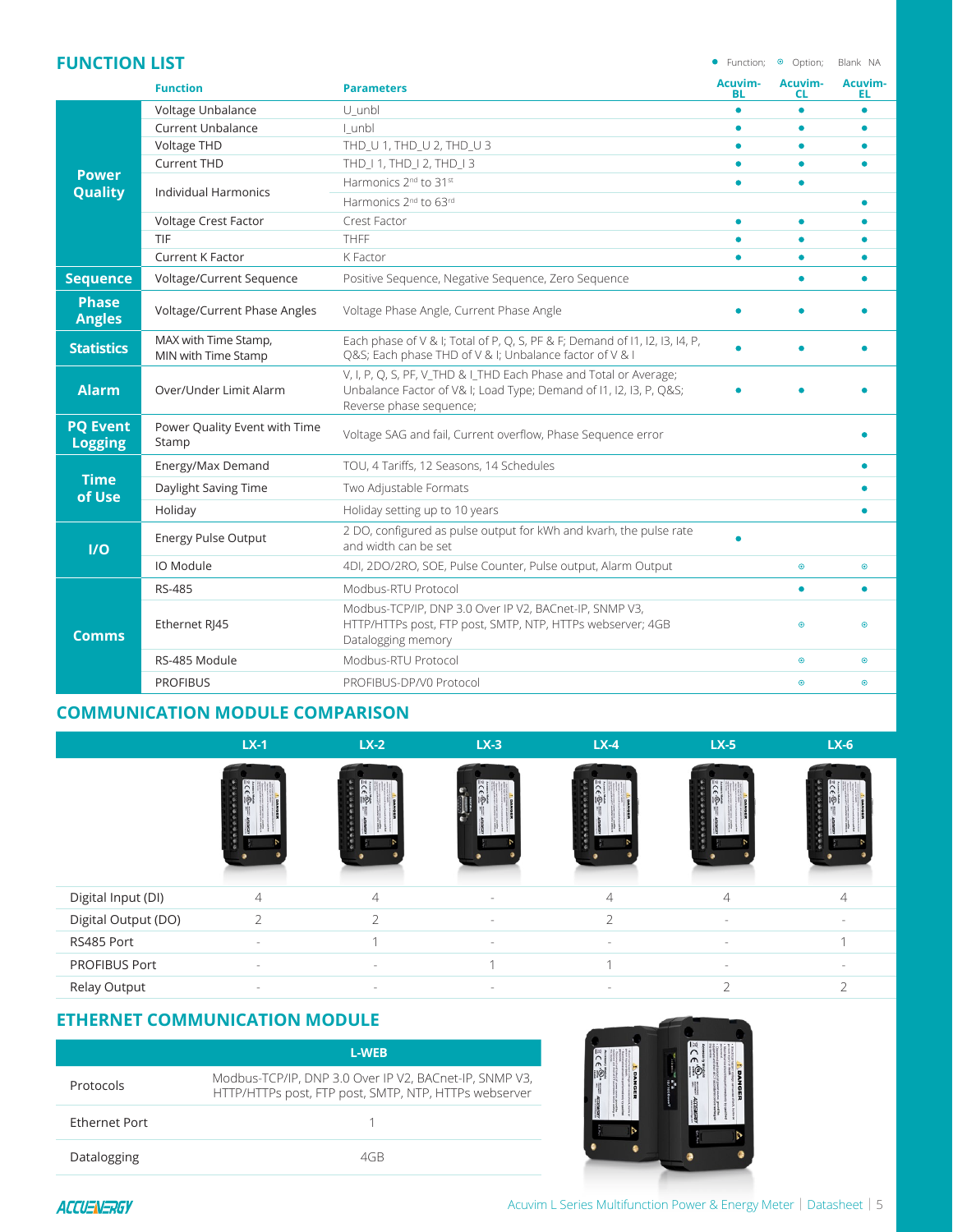#### **DIMENSIONS**

#### **Acuvim-L V3 Dimensions**



#### **Extension Module Dimensions**



#### **AXM-DIN Rail Mounting Dimensions**



#### **PROFIBUS and Ethernet Module Dimensions**



0.87" (22.0mm)

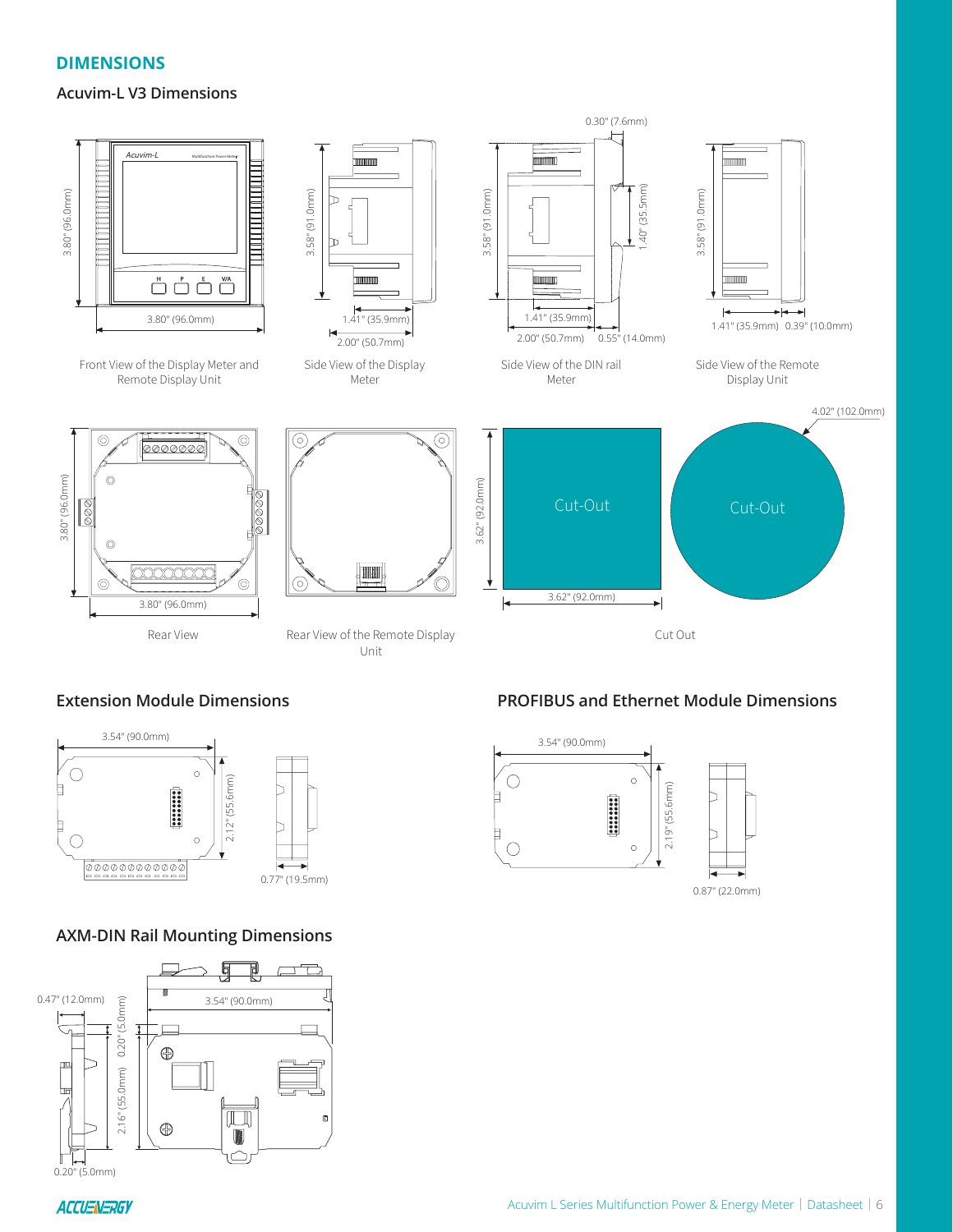#### **WIRING DIAGRAMS**











**I/O Module, DI, RO/DO Wiring Diagram**





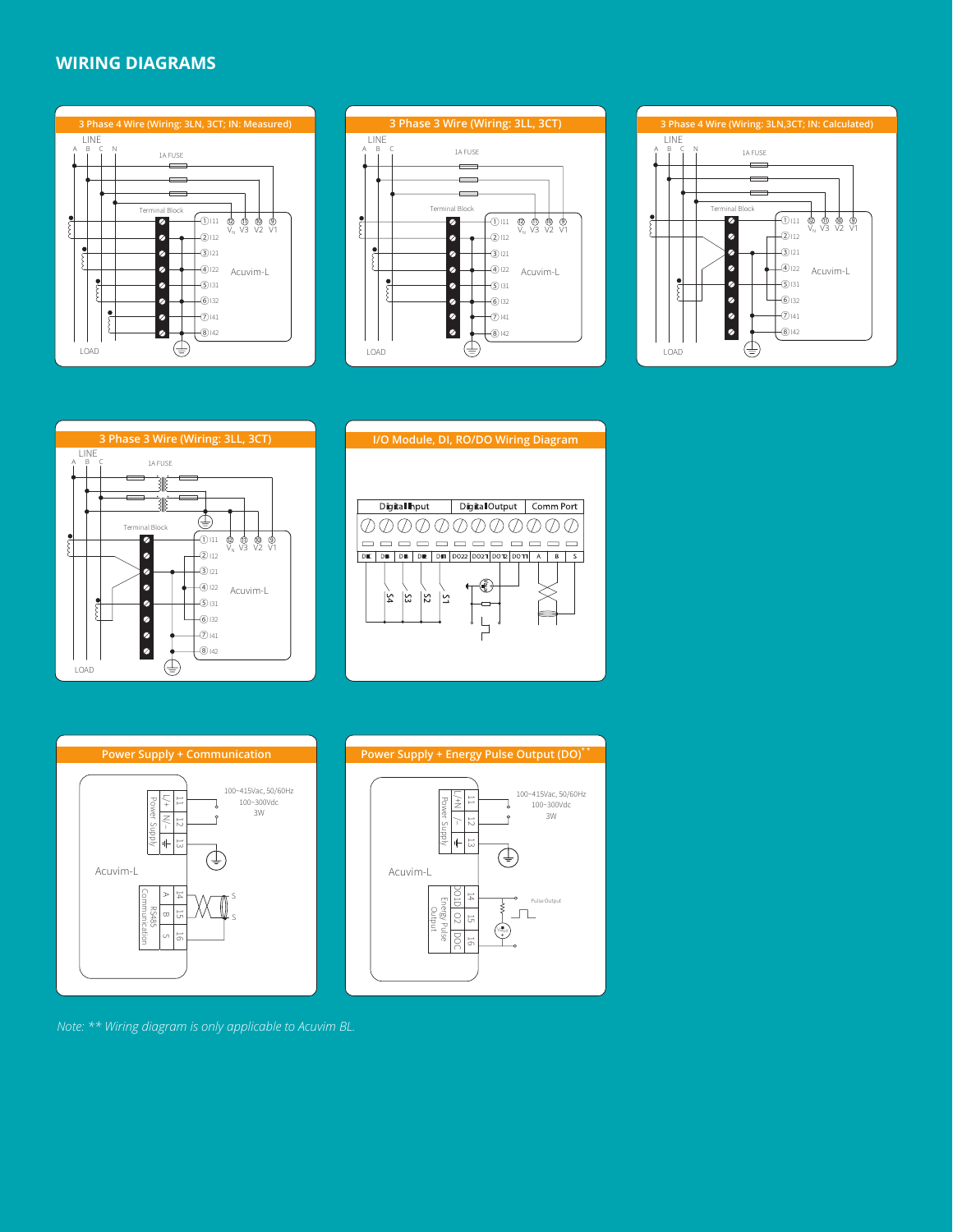#### **WIRING DIAGRAMS**

#### **TYPICAL WIRING RCT\*/mV CURRENT INPUT**









*\*RCT model doesn't have 4th CT input channel*





#### **ACCESSORIES**

#### **DIN Rail Adapter**

The AXM-DIN Rail Adapter is the easy way to mount the Acuvim L Series multifunction power meter on either horizontal or vertical DIN rail. The adapter quickly secures to the meter and is compatible with all I/O module options.



#### **Protective Display Cover**

The Protective Display Cover is designed for Acuvim L Series power meters and other 96mm by 96mm display panel meters. Crucial in harsh environments, it increases the IP environmental rating of a meter's display to IP66 or NEMA 4X.



#### **USB RS485 Converter**

This professional-grade, plug-andplay USB to Serial RS485 Converter is compliant with both USB 1.1 and 2.0 standards and is designed to provide a convenient, reliable USB connection to Acuvim L meters and other serial devices. It requires no external power supply and provides both surge and static electricity protection.